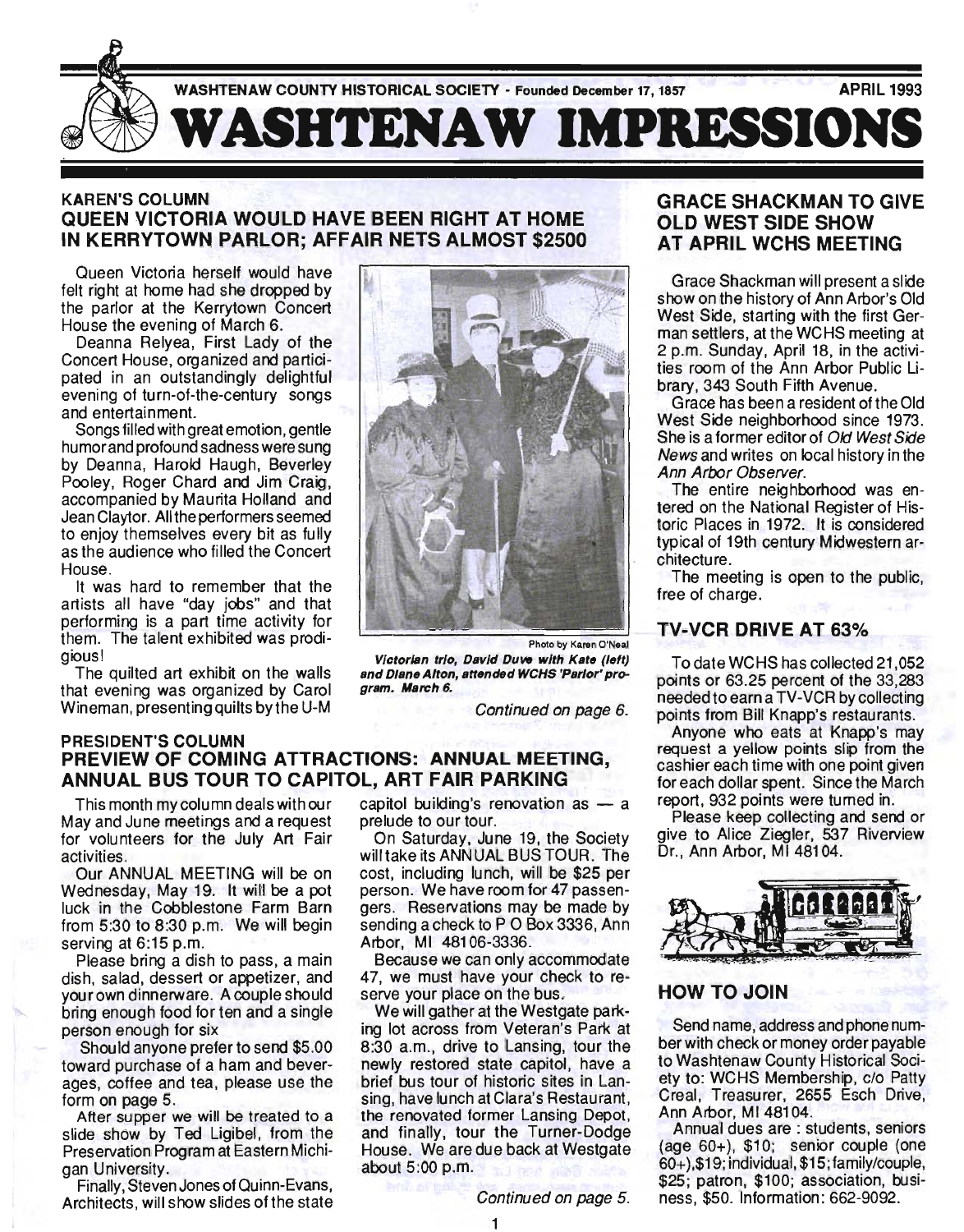# **LANDSCAPE STUDY LEADS DOWN SURPRISING PATHS**

Research into the 1923 Ann Arbor township home Sally Bund and her husband bought in 1985 led her into surprising paths involving the University of Michigan Arboretum and its one-time director, a charming Italian count.

The Bunds have been restoring the home to its 1923 appearance and Sally has recently been studying historic landscapes under Scott Kunst at Eastern Michigan University. She presented a slide show about her findings atthe March WCHS meeting at Bentley Library.

Aided by information from a nearby longtime resident, Margaret Underwood, Sally decided to do her research assignment on her own home's landscaping.

She learned the home had been built by Arnold and Gertrude Goss on a then 600 acre estate, stretching north from Glazier Way to Plymouth Road.

Mr. Goss, an attorney, was founder and president of Kelvinator Refrigerator Company in Detroit from 1916-27. After he built his home, he hired Aubrey William Tealdi, director of the U-M Arboretum, to design the landscaping.

Her first slide was a portrait of Tealdi, done about 1930 when he was almost 50 years old.

"Hewas born in Italy. His father was an aristocratic Italian of some lineage of note. His mother was English, witness his name-Aubrey William Tealdi," she noted.

"He was born and raised in Florence and attended the Italian naval academy in Livorno. He graduated with a degree in engineering in about 1900.

"However, he apparently had very bad eyesight so he resigned from the navy and started to pursue studies in landscape gardening.

"Hespentsometime in England where, we understand, he met Gertrude Jekyll, a famous English landscape architect of the early 20th century.

"In about 1906, he came to the United States to visit and live with some of his mother's friends in Chicago. At that time he had the good fortune to be introduced to Ossian Cole Simonds, known here as O.C. Simonds, the famous landscape architect who designed Nichols Arboretum, Graceland Cemetery in Chicago, Tuomy Hills subdivision in Ann Arbor and Palmer Woods in Detroit, among others.

"Apparently Tealdi apprenticed in Simonds's office a couple of years and became a friend of Simonds who grew to respect his work tremendously.

"In 1909, after O.C. had designed the Arboretum, given by Esther and Walter Nichols in 1907, the University wanted to start a landscape design program, as it was then called.



**RESTORED 1923 GOSS HOUSE** full of stories. They

"O.C. recommended Tealdi to become the first professor of landscape design. Tealdi also became very involved with the Arboretum, which early on was a botanical garden. "The deed stated that it was to be run by the University Department of Botany.

"But the botanists had a problem with the Arboretum site. Apparently it had 23 or 24 microclimates, which makes it marvelous for tree research and shrubs but not so great for horticulture and flowers. The botanists were having a tough time on this varied terrain and difficult topography.

"About 1915 they moved the botanical gardens to a site on what is now Iroquois Place [near Packard and Stadium] and the landscape designers happily found themselves in charge of the Arboretum and Tealdi was designated director. It wasn't until 1923 that the Regents actually renamed it Nichols Arboretum.

. So, the Arboretum was designed by O.C. Simonds but much of the initial work and plantings were done by Tealdi between 1916 and 1934."

"We heard some nice stories about Tealdi as a professor. He was charming said Alice and Jessie Bourquin. They mention that word over and over again.

"Apparently he really valued a liberal education, similar to what the Bourquin twins had. They majored in the arts, they did a grand tour of Europe, then came back to get a master's degree in landscape architecture.

"He was described by one of his students as having the pOlished, formal manner of a count whose finances had dwindled. He had an accent described as' Italianate Oxford' and was much loved by his students.

"He cultivated a library of rare books which Sally and Liz Elling, a student in natural resources, are trying to find.

"Tealdi developed many of the design courses at the University. He was followed in chairmanship of the department by Harlow Whittemore. It was through Whittemore's files at the Bentley Library that I was able to learn quite a bit about Tealdi."

The Bourquins, now in their 80s, Photos courtesy of Sally Bund are still vibrant and were both pioneer-

ing female landscape architects. Jessie did many works on private estates and homes and Alice worked professionally for almost 40 years with the State of Michigan Highway Department.

"O.C. Simonds was a U-M graduate in engineering in 1878. He became well known as a midwestern Prairie style landscape architect in the same school as Jens Jensen.

"The Prairie school or style of architecture emphasized a naturalistic landscape. O.C. said let nature be the teacher, we don't need to concoct anything, we don't need to exaggerate anything. Let's use the natural topography. In the case of the Arboretum he had a beautiful natural topography to work with.

"O.C. is known for planting the hillsides, the ravines, siting the caretaker's cottage and laying out the design of the streets and paths thatwentthrough it. He was particularly fond of native plants.

"He enjoyed having a broad open expanse of landscape, bordered by naturalistic wooded areas. He said a landscape gardener, as he liked to call himself, is very much like a painter who must leave his canvas wide open so that nature can play there with sunshine, clouds and shadows.

"So when you walk through the Arboretum, even today, you are going to see these marvelous open valleys, usually with a focal point in the open space to draw your eye and lead you through the valley and off through smaller passageways into new evolving vistas. The idea of a naturalistic evolving series of landscapes was very important to him.

"A lot of this was in response to a lot of the concoctions of the Victorian era. It was also very much in keeping with the English landscape style of the 18th century of 'Capability' Brown and his followers who emphasized naturalness and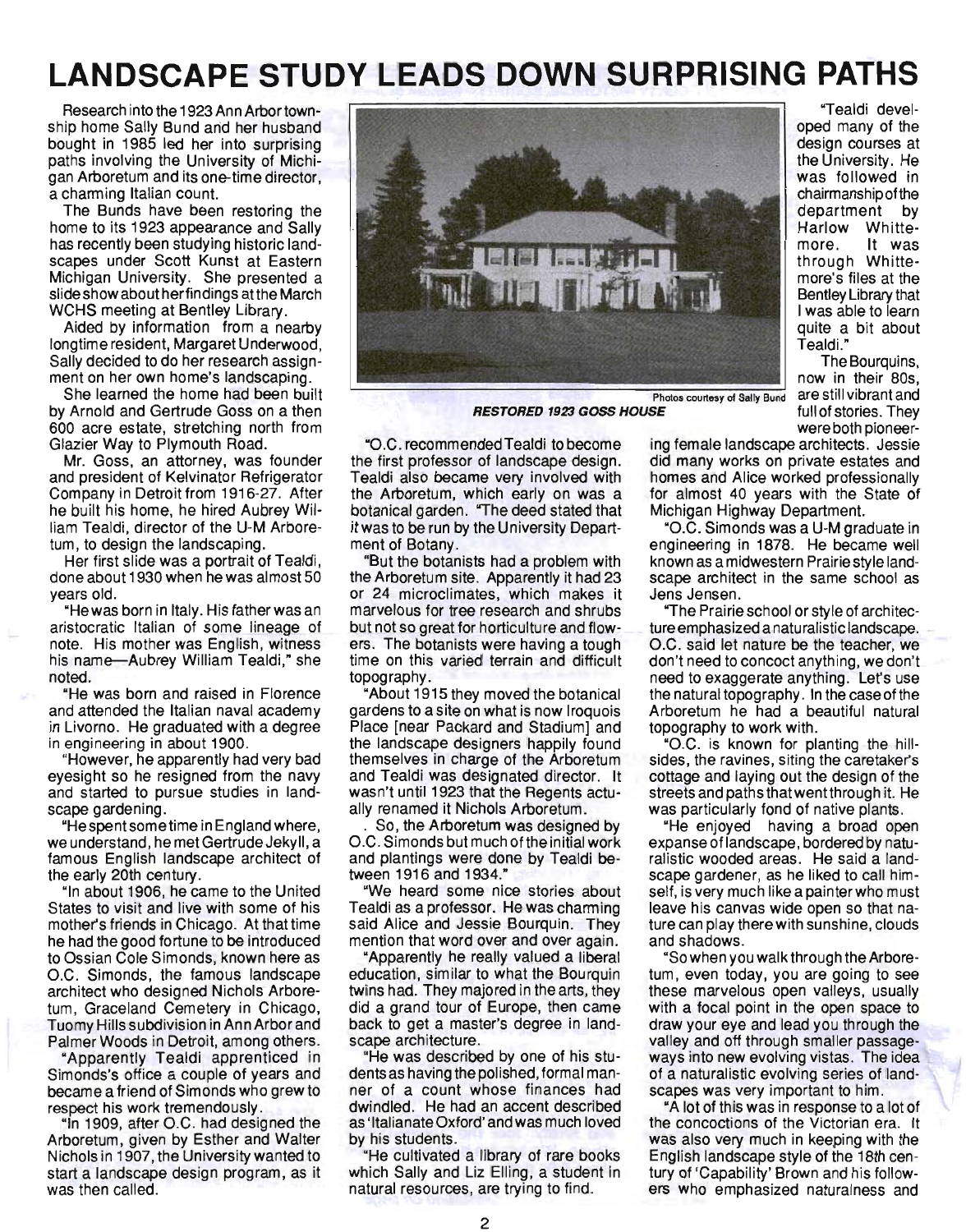the curvilinear form as opposed to the very axial forms that formal gardens had had prior to that."

Sheshowed aseries of 1920s views of the Arboretum made from lantern slides in the Arboretum archives.

"Tealdi brought more than 2,000 varieties of trees and shrubs to the Arboretum. He was particularly fond of lilacs, also mock orange, honeysuckle, weigela and viburnum.

"He did scientific work with lilacs, planting different strains of them in various locations. He imported many from France. This was probably the largest lilac collection in the United States at that time.

"After he left the University and went back to Italy, he continued to experiment with lilacs over there.

"When I called Jamie Goss, Arnold's grandson, who is about 35 years old, he remembered his father, Kelly Goss, used to curse Mr. Tealdi for planting so much darn honeysuckle. It was all Kelly could do to keep up with the jungle of it. Much of it is still there, tangled and twisted."

"In 1990, the Arboretum staff did some heavy pruning and restoring of honeysuckle along side the peony garden. It has caused the honeysuckle to become almost like trees, twisted, contorted, almost oriental.

"You will see Tealdi's junipers everywhere in the Arb and we have them at our house also. Now they are gigantic and magnificent.

"Tealdi planted numerous trees as well. He was particularly fond of importing them-he even imported some Cedars of Lebanon from the Caucasus Mountains in Turkey."

Tiny arbor vitae of the 1920s are now a wall, 60-70 feet tall. They create a beautiful example of the surprise passageway. On either side are beautiful open spaces.

"Today, Harrison Morton, director of the Arboretum, is very dedicated to preservation. Currently there is a project afoot to find 150-some missing peony cultivars which have disappeared over the years in order to bring the collection back to its former prominence.

"The peony garden actually opened to the public in 1927. Around the exterior·of itwas planted a collection of roses which have disappeared.

"What I love about the peony garden is the contrast of the axiality, the almost European formal garden much like you might see at Versailles, with the wild abandon of naturalistic flowers ands trees around it. You feel as if you discovered something special in the middle of this woods, and indeed it is.

"Sledding, skiing, bike riding and letting the dog run in the Arboretum have caused a tremendous amount of erosion over the years," she said. "Those activi-



**AUBREY WILLIAM TEALDI** Directed U-M Arboretum 1916-34

ties have been outlawed but they are very difficult to police.

"The whole aspect of preservation and conservation in the Arboretum is not new. O.C. Simonds was talking about it. Tealdi was very dedicated to conservation. He said of the Arboretum, We have to preserve it jealously.'

"In 1922, when there was a plan afoot to put in a winter sports complex, including damming the river and putting in a hockey rink, Tealdi was beside himself.

## **TEALDI MOST FAMOUS**  FOR ARB PEONY GARDEN

"The aspect of the Arboretum for which Tealdi is most famous is his peony garden. In 1922 Tealdi laid out his first design for it and he received many of his contributions of peonies for the garden from Dr. Upjohn of Kalamazoo on whose residential grounds Tealdi also was working. It was not always known to the University but he was, in fact, quite prolific in this work in the Michigan area.

"Tealdi started out with the goal of collecting 360 varieties of peonies. He wanted to plant two bushes of each variety in 27 square plots. Charles Moody, his superintendent of the Arboretum, laid out the beds and planted them.

"Apparently Tealdi just missed the 360 goal-he got into the 350s."

"He wrote a scathing letter to the Michigan Daily, saying that the purpose of the Arboretum was scientific knowledge, education and aesthetics.

"Whether it was his eloquent words or that other people were involved in his movement we don't know but the winter sports complex was never actually built.

"When I started my research, I was trying to figure out why Tealdi had left the U-M at the prime of his career at the age of 53 in 1934, being a professor of such renown and achievement, to return to his native Italy.

"I found a few letters in the library which indicated he had been ill in the winter of 1934 and went to recuperate in South Carolina. He spoke of returning to Italy to the sun. That all made sense-why wouldn't anyone want to retire to Italy?

"I handed in my paper. Meantime, I was here at Bentley again and I happened to read further. I found out the real story of why Aubrey Tealdi left the U-M.

"While it is a difficult story, a tragic story, it doesn't in any way reflect on the excellence of his work, but it does tell us about a man, a man who like all of us suffers pain and loss in his life.

"He had been married to a woman named Elinor Demmon whose father had been an English professor here.

"Apparently in the late '20s, Aubrey was re-acquainted with a woman whom he had met years before in Italy, before he left home. The woman, an American, exactly his age, had come over from Chicago to stay for the summer with the Tealdis.

"In hotpursuitof heratthattime-in '05 or '06-was a wealthy lawyer from Chicago named Beal who wanted to marry her. He actually married her there in the Tealdis villa. (Beal, incidentally, was attorney for Robert Todd Lincoln, Abraham'S son.)

"Many years later, in the late '20s, Mrs. Beal is a widow who was apparently left extremely wealthy-\$15 million is mentioned in the correspondence.

"Apparently Tealdi fell in love with her and asked his wife for a divorce in order to marry this woman. His wife was very upset.

"We don't know all the reasons but she died December 6, 1931. Her mother died only two months before. It was believed that she committed suicide.

"Following her death apparently things were very hard for Mr. Tealdi here in Ann Arbor because people blamed him for his wife's death.

"He did marry the widow, Mrs. Beal, in 1933, spent one more year here, then left and returned to Italy.

"So very tragiC circumstances caused him to leave but he still had friends and admirers here who followed his story through the years."

She showed a picture of Tealdi's second home near Lucca in northern Italy, taken in 1964 by Jean Sharp, daughter of Harlow Whittemore.

"When Tealdi left here, he and his wife bought a200 acre villa near Lucca. Tealdi set about to design and restore a landscape garden for the villa in 'the American naturalistic landscape style,' according to Whittemore's correspondence. That was probably unusual in Italy where we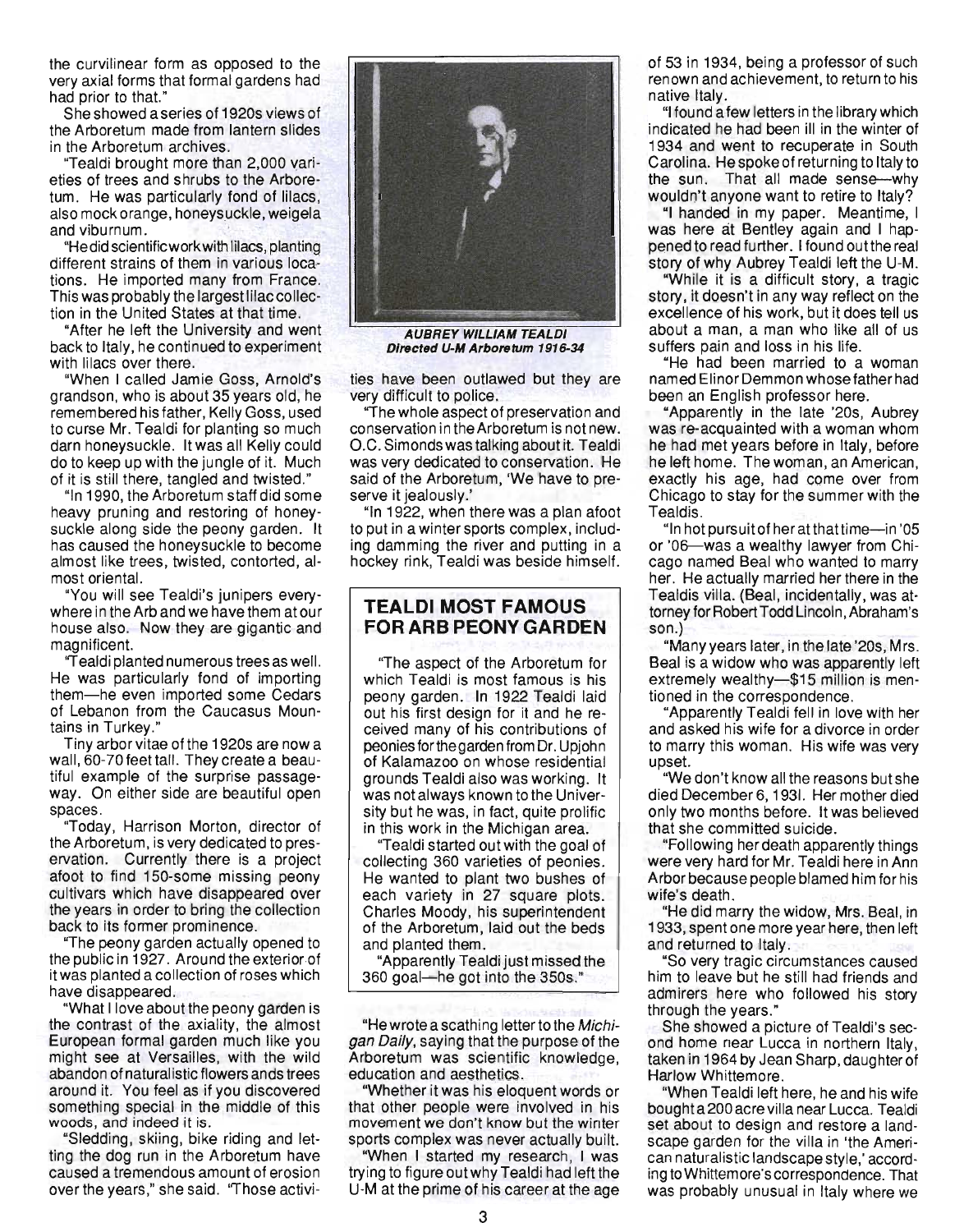are used to centuries of terraced formal gardens, complete with sculpture.

"During World War II the German army took over this villa and turned it into a regional headquarters. Tealdi and his wife fled to Switzerland for the duration.

"When they returned, they found that while the villa was still standing, the grounds had been terribly damaged by Allied bombers so they had to begin all over again.

"We don't know when his second wife died butwe do know a little about his third wife."

Ann Arborites who had known him were surprised to find a photograph of Tealdi, then 74, in Newsweek (July 11., 1955) on his honeymoon with his young wife.

His bride was Princess Livia Maria Antonia Caracciolo di Torello. She was 14 years old. A papal dispensation was required because of the bride's age and the bridegroom's being Protestant. Their third child was born when he was in his 80s.

"That sums up the life of Aubrey Tealdi. When we asked Jessie and Alice Bourquin, following our taped history with them, how they would describe Tealdi, Jessie said, 'He had an unbelievable life' and I think, we all would agree with that.

"During Tealdi's career in Ann Arbor, Arnold Goss came into the picture. Born about 1875 in Laingsburg, Michigan, he went to Albion College, became a lawyer, was very involved in a number of financial endeavors and apparently made and lost three different fortunes in his time."

He was founder and president of Kelvinator Refrigerator Company in Detroit from about 1916-27, she said.

He wanted a country house, so he built the house the Bunds now live in in 1923 on the northeast side of Ann Arbor. He was involved with the First Methodist Church in Ann Arbor and was a founding member of the group that started Arborcrest Cemetery.

Arnold Goss and his wife, Gertrude, were reportedly much loved in the community. Margaret Underwood knew them well. She remembers him as very generous and as taking a special interest in Margaret and her husband, Myrl, because they were the young kids living at the edge of his property.

"He worked in his garden every day before going to work in Detroit. He used to come down and give the Underwoods vegetables from his garden.

"He died in 1938, probably suffering from major depression. His obituary was front page news in the Ann Arbor News. It said his estate, called Sky Lodge, was a showcase of landscape design in southeast Michigan.

"His wife, Gertrude, was also active in



One-time rock garden at Goss estate, created by Tealdl in 1931.

gardening and was known for producing wonderful jams and jellies.," Mrs. Bund said.

"The Gosses had three children. Kelly Goss and his wife, Verna, came in the 1960s to live with his mother, Gertrude, who was not well. Kelly died in the 1980s. His wife sold the house and final 40 acres to a developer in 1985." She still lives in Ann Arbor and met with Mrs. Bund to help with her research.

Sally obtained a 1937 aerial survey mapfrom the National Archives and pointed out the Goss's holdings on it. Arnold Goss raised Jersey cows as a hobby and had a dairy business up on Plymouth Road called The Oaklands.

"When we moved into the house, the basement was full of pictures of cows with blue ribbons all over them. I guess he showed them all over the country.

"The original entrance to the Goss estate is what is now Wolverhampton Drive off Glazier way. Margaret Underwood's house, the original Glazier homestead and a stop on the Underground Railroad, is nearby. Northwood, North Campus student housing off Hubbard Street, is now behind (north of) the house.

"The land, as Margaret remembers it, was mostly farm land, with very few trees, and cows grazing all over it. A little dirt road went up through the property to the dairy on Plymouth Road.

"The developer put in Wolverhampton and Dobson Streets. We have been able to preserve about five acres in somewhat its original state.

"The architect for the Goss house was George De Witt Mason who also did the Grand Hotel on Mackinac Island, the Pontchartrain Hotel in Detroit in 1907 and Detroit's Masonic Temple in 1931, as well as numerous huge mansions for Detroit industrialists.

"He was an architect of substantial

we didn't have to mend in any way. We pray it stays that way. Imagine replacing a copper roof today!"

Sally found a photograph of the house, apparently as it was just finished, in an album of the architect's buildings.

"The house has a semi-circular front portico with long paired attenuated columns, elements very popular in the Federal period. There are also paired columns at the edges of the sun room. There was a wood panel balustrade over the two flat porch roofs on either side that came off overthe years. We want next to replace them.

"What I find amazing about the picture is there are no trees anywhere. All the lushness you will see in the slides is the result of Aubrey Tealdi's magnificent design.

"To the west of our drive was a 40 foot ravine that cascades down the hill. In that beautiful ravine Tealdi built a magnificent rock garden and tennis courts in 1931." She showed pictures of it including one with Mrs. Underwood at a party there, given by Donald Goss, the oldest son.

"'Tealdi used the natural contours to design rock work much like Jensen's rock work. There was a waterfall. The water came from a little stream, lined with fieldstone like in the chimneys of the house, and flowed into a little pond. Steps went up to a round sort of patio area with a large chimney where, I suppose, people could barbecue. There also was a little bridge over the little creek.

"This was not a formal garden only to be walked in and looked at. This was a naturalistic garden to be enjoyed and partied in."

She pointed out the small ornamental arbor vitae in the pictures. "Beginning in the late '40s, the gardens were nottouched for 40 years. I thank God now they

reputation. His career spanned 50 years. He was designing in the 1880s and the firm was still in business in the 1930s. Whether he or one of his partners or apprentices actually designed our house we don't know.

"What we basically have is a Georgian Colonial with a high hipped roof of pure copper. If you drive by you'll see it's green. When we restored the house in 1987, itwas the only thing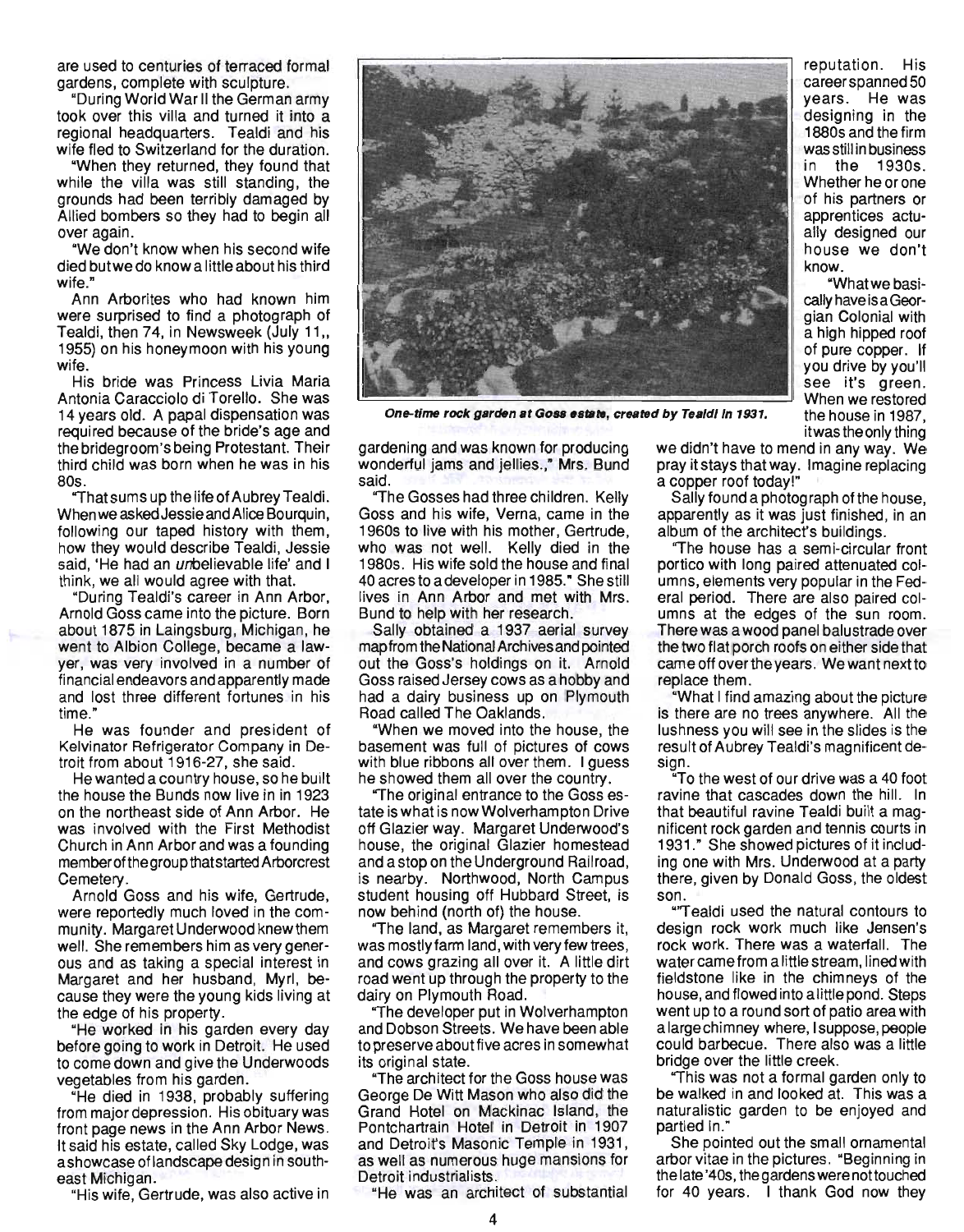weren't moved or taken out because these evergreens, now 70 feet tall, provide some of the last vestiges of this wonderful rock garden.

"There were flowering crab apples, daffodils, forsythia. Everything was curving, nothing straight."

In a 1949 shot of the house, "maybe my favorite, the grounds around the house remind me of the Arboretum.



This beautiful grove Count Tealdl (right) with third wife (middle), their children and Jean of lilacs is perhaps Sharp (left) In 1964 In Italy. Mrs. Sharp's father, Harlow Whittemore. the most wonder- was a colleague and successor to Tealdl at U-M.

ful aspect of the whole design. In front of have been placed symmetrically on eithe house were four very majestic elms, ther side of the stairway. now gone." . The same of a wonderful state of a wonderful state in 1987, with the help of a wonderful

with aluminum siding. The shutters were much totally inside and out. Our contractaken off and not replaced. We found tors lived with us for 11 months. them in the woods behind the house. "We pretty much tried to bring it back to

ney area in 1985 it looked like a tropical had been. paradise. You can just make out the "We painted the portico, porch roofs

But the rock garden lot had already brackets. been sold when the Bunds came and a "While we have a Georgian house with

she says, there are two arbor vitae on around town too. either side (now 70 feettall) and boulders "There is an Austrian pine down at the

"In the 1960s the house was covered contractor, we restored the house pretty

"To liven the facade without the shut- its original 1920s look, taking out deters, they had painted the window trim, cades of different wall papers. We also portico and roofs over the two porches on made the big decision to take off the either side green. The state of the siding. After we removed it, "When we found the rock garden chim- we could see outlines where the shutters

chimney and some of the rock walls. My and window trim white again because sons, who were 13 and 10 at the time, now we have the touch of green shutters. thoughttheywere in heaven. They called The gutters as well as the roof are copthis their 'secret place.'" per. Under the roof are Craftsman-like

house has been erected on it. A series of Federal elements, there are also 20th stone steps off the Bund's drive running century Craftsman elements which make into a neighbor's lot remains. it a very eclectic typical Colonial Revival While it is overgrown, if you study it, house of the 1920s. You'll see others foot of the open yard so that when you are in the house looking out on the large open vista, there is a focal point at the end. It was damaged by lightning in the '60s and a tremendous amount of buckthorn and honeysuckle had grown up underneath it.

"We recently started working with a young landscape designer named Urias George. He has cleared out all that buckthorn and opened up thattree beautifully."

The once tiny ornamental pine trees that now frame the house have blight, "We've sprayed and fertilized and we are trying desperately to keep them alive."

"We found evidence of a little bit of wisteria by the pergola on one side of the house. It was almost totally crowded out by buckthorn.

"Our landscaper surgically removed tendrils of wisteria, eradicated the buckthorn and we have ended up with a giant clump of wisteria which now has its own arbor and is about to come over the pergola as it once did."

Referring to the surprise vista, mentioned previously, she said Tealdi used it on the east lawn of the house. There is a little passage through the large grove of lilacs. If you walk through, you come across this little lawn as if by surprise.

"When you are in the sun room looking down the east lawn, the original stone bench forms a focal point

"When I started doing research for the paper last fall, Scott said you have to find outwhateverything is in your landscape. So I started prowling around in some clumps of buckthorn and I found crab apple tree stumps.

"There are one or two very elderly crab apples still growing along the driveway. It finally became clear to us that it was once fully planted with crab apples, not in a line, but randomly, curvilinearly, the naturalistic Prairie way."

------------------- Clip & Mail -------------------

| Please use the coupon below to take part in any of these activities                              |  |  |  |
|--------------------------------------------------------------------------------------------------|--|--|--|
| Clip and mail to: Washtenaw County Historical Society • P.O. Box 3336 • Ann Arbor, MI 48106-3336 |  |  |  |

|         | I/we will attend the Wednesday, May 19 Annual Meeting and bring ________________                          |                                      |                                      |                                      |  |
|---------|-----------------------------------------------------------------------------------------------------------|--------------------------------------|--------------------------------------|--------------------------------------|--|
|         | Please reserve place(s) on the bus on Saturday, June 19th. Enclosed is a check for \$                     |                                      |                                      |                                      |  |
|         | I / we can help with the parking and/or booth at the July Art Fair. Please call me to arrange a schedule. |                                      |                                      |                                      |  |
| Parking | Wednesday • July 21<br>$5:00 - 8:30 \text{ pm}$                                                           | Thursday • July 22<br>5:00 - 8:30 pm | Friday • July 23<br>$5:00 - 8:30$ pm | Saturday . July 24<br>8 am - 4:30 pm |  |
| Booth   | between<br>8:30 am / 9:00 pm                                                                              | between<br>8:30 am / 9:00 pm         | between<br>8:30 am / 9:00 pm         | between<br>$8:30$ am / 5 pm          |  |